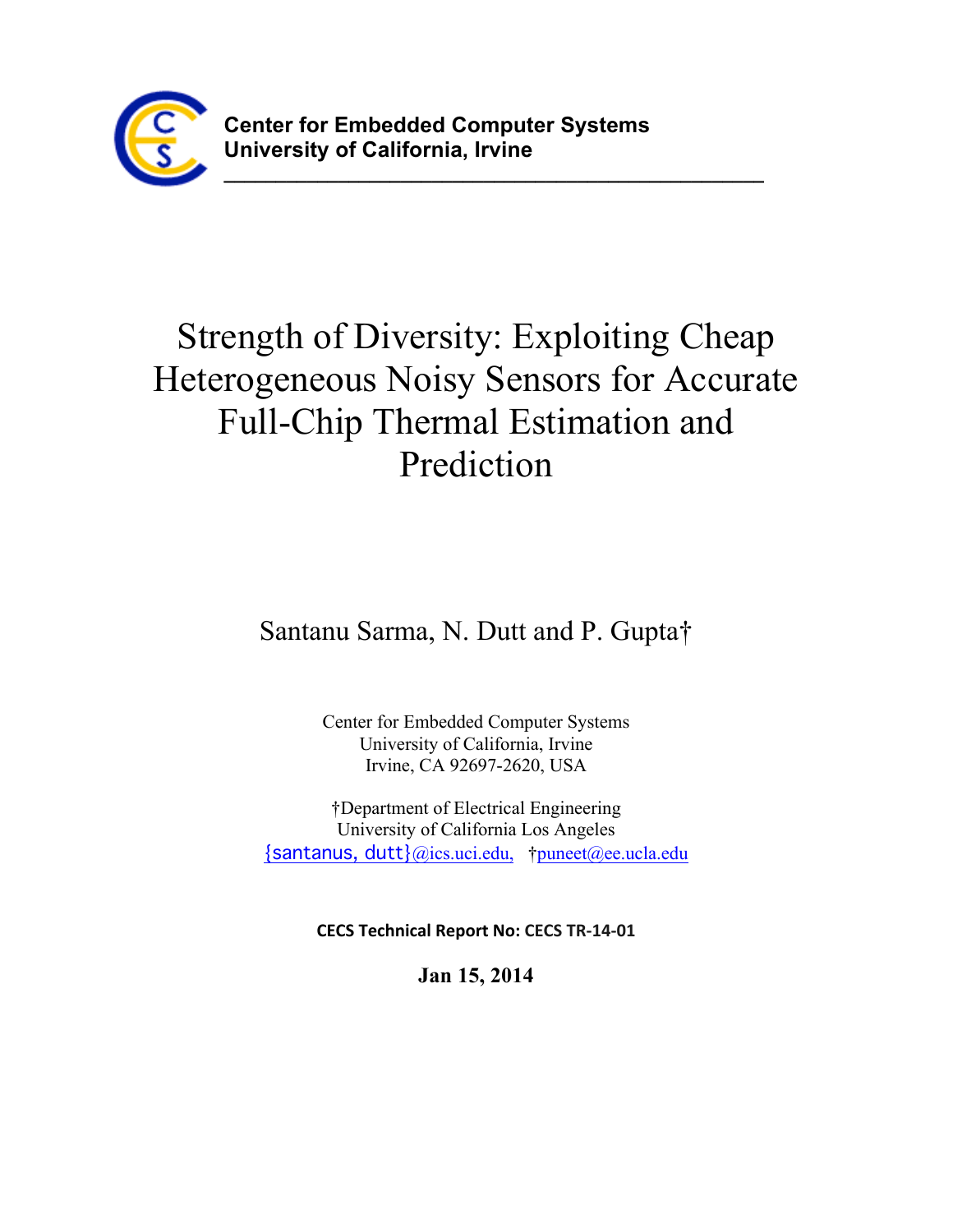## Strength of Diversity: Exploiting Cheap Heterogeneous Noisy Sensors for Accurate Full-Chip Thermal Estimation and Prediction

S.Sarma, N.Dutt, and P.Gupta†

*Abstract*—Thermal sensor characteristics and placement directly impacts the effectiveness and accuracy of full-chip thermal characterization necessary for dynamic thermal management (DTM) and reliable on-chip operation of multi/many-core chips. Temperature sensor characteristics widely vary in their area, power, and accuracy; the number of deployable sensors is constrained by the on-chip area/power constraints. However, recent approaches have considered only one type of sensor without leveraging the diversities among different sensor types. In this paper, we exploit the flexibility and trade-off in area/power and error characteristics of varied thermal sensors to perform a heterogeneous sensor allocation and placement (HSAP) to precisely recover the full-chip thermal map with high-fidelity. Unlike traditional sensor allocation and placement techniques that consider only one sensor type, HSAP finds the best combination of the heterogeneous sensors along with their placement for a given sensor area and power budget such that the full-chip thermal characterization error is minimized. Experimental results with multicore Alpha processor show significant improvements compared to the state-of-the-art in terms of reconstruction accuracy for the same sensor area and power budget. In particular, our HSAP approach achieves superior accuracy (around 10-100x error reduction with three types of sensors in comparison to a single type without any additional overhead) and execution speedup of over  $20\times$  for full-chip thermal monitoring over a state-of-the-art technique.

*Index Terms*—Thermal variation characterization, Variability, Thermal Sensors, Sensor allocation, Heterogeneous sensor placement.

## I. INTRODUCTION

A S integrated circuit technology continues to scale to the nanoscale era, power and thermal issues become increasingly important and major concern for processor design [\[1\]](#page-6-0), [\[2\]](#page-6-1), [\[3\]](#page-6-2). Earlier S integrated circuit technology continues to scale to the nanoscale era, power and thermal issues become increasingly works have shown that elevated temperatures directly impact all key circuit metrics including: lifetime and reliability, speed, power, and costs. Thermal hotspots reduce the mean time to failure as most failure mechanisms (e.g., electromigration, time dependent dielectric breakdown, and negative bias temperature instability) have strong temperature dependencies [\[4\]](#page-6-3). With more than 50% of all integrated circuit failures being accounted to thermal issues [\[4\]](#page-6-3), a mere  $10^{\circ}$ C  $15^{\circ}$ C rise in the operating temperature could halve the life span of the chip [\[5\]](#page-6-4). Not only does the fault rate double for every  $10^{\circ}$ C increase in temperature [\[6\]](#page-6-5), but different thermal expansion coefficients of chip materials also cause mechanical stresses that can eventually crack the chip/package interface [\[3\]](#page-6-2), resulting in increased packaging cost. Additionally, accuracy of thermal measurements directly affects the efficiency of thermal management as well as the performance

of the CPU [\[7\]](#page-6-6), [\[8\]](#page-6-7). Inaccuracies in thermal tracking decreases the processors performance and wastes power. In particular, it was shown that a  $1 \degree C$  accuracy translates to 2W power savings while  $1.5\degree$ C accuracy in temperature measurement is equivalent to 1W of CPU power in mobile computers [\[7\]](#page-6-6). Due to localized heating, the temperature variation within a single chip can reach up to 10s of degrees. For instance, within-die temperature variation of up to 50  $^{\circ}C$ was reported in [\[1\]](#page-6-0). Due to lack of proximity, sensor measurements and hot spot temperatures could differ by up to 10  $^{0}C$  [\[7\]](#page-6-6). Such inaccuracies in thermal estimates can either trigger early or late activation of DTM resulting in unwanted performance loss [\[8\]](#page-6-7) or severe reliability degradations [\[4\]](#page-6-3).

As the effectiveness and efficiency of dynamic thermal management approaches heavily relies on the accuracy of on-chip temperature measurement and estimation, several types of thermal sensors varying in accuracy, resolution, area, and power consumption have been designed and proposed. The specifications and relative area and power characteristics of some of the recent smart sensors are listed in Table [I](#page-2-0) and Fig. [\(1\)](#page-1-0) respectively. For an area limited design, sensor S1 would be preferred. On the other hand, for a power limited design, sensor S3 would be preferred over S1 because of its lowest power characteristics. For design spaces between the two extremes of area or power limited design, neither S1 nor S3 but a combination of sensors ( e.g. S1, S2, S3) would potentially provide a better solution by leveraging the diversity of each sensor type. Additionally, in order to accurately capture the wide within-die temperature variations, a large number of them must be deployed throughout the chip to collect thermal data in real time. For example, Intel's Dunnington Xeon processor with 6 cores contains 12 thermal sensors [\[14\]](#page-6-8), AMD's quad-core opteron deploys 38 sensors [\[15\]](#page-6-9), and IBM's POWER7 microprocessors includes 40 temperature sensors [\[16\]](#page-6-10) at different locations.



<span id="page-1-0"></span>Figure 1. Sensor accuracy, normalized power and area of the digital temperature sensors of Table [\(I\)](#page-2-0) scaled to 1.0V, 65 nm technology.

As temperature sensors along with their peripheral circuits introduce substantial overhead in silicon area and power consumption, it is extremely important to minimize the design overhead associated with temperature sensors and their placement-without surrendering the accuracy of thermal monitoring. On one-hand large number of temperature sensors are needed for accurate thermal monitoring, on

S.Sarma and N.Dutt are with the Department of Computer Science, ICS, University of California, Irvine, USA, e-mail: {santsnu, dutt}@ics.uci.edu.

<sup>†</sup>P.Gupta is with Department of Electrical Engineering, UCLA, Los Angeles, email: puneet@ee.ucla.edu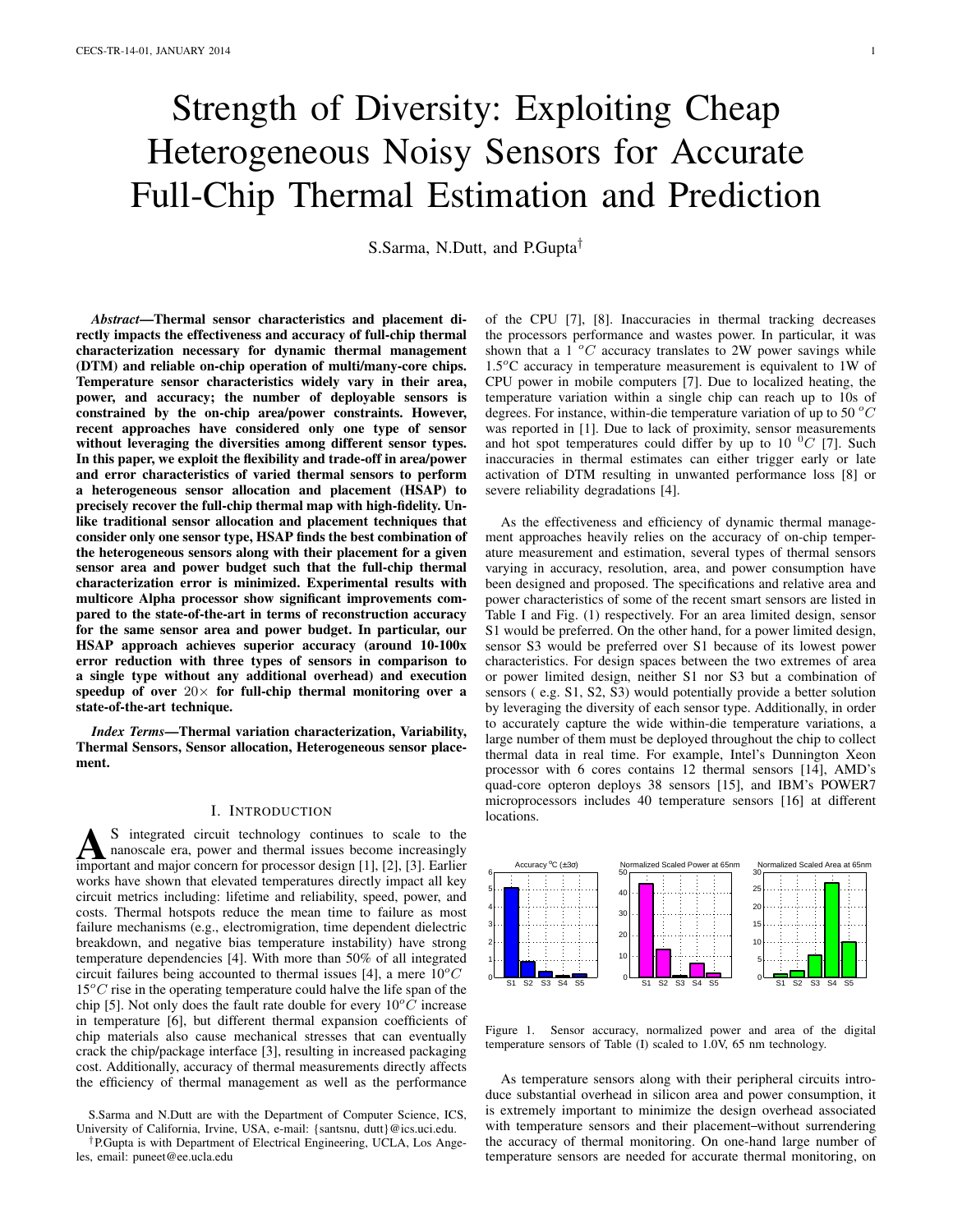<span id="page-2-0"></span>

| Sensor         | Resolution( ${}^{0}C$ ) | Accuracy $({}^0C)$ | $Range(^{0}C)$ | Power                | Area $(mm^2)$ | Technology   | Reference                   |
|----------------|-------------------------|--------------------|----------------|----------------------|---------------|--------------|-----------------------------|
| S1             | 0.139                   | $-5.1 - +3.4$      | $0 - 60$       | $150 \mu W @ 1.0 V$  | 0.01          | 65nm         | Chung et al. <sup>[9]</sup> |
| S2             | 0.16                    | $-0.7 - +0.9$      | $0 - 100$      | $0.49$ mW@3.3V       | 0.175         | $0.35 \mu m$ | Chen et al. $[10]$          |
| S <sub>3</sub> | 0.0918                  | $-0.25 - +0.35$    | $0 - 90$       | $36.7 \mu W @ 3.3 V$ | 0.6           | $0.35 \mu m$ | Chen el al. $[11]$          |
| S <sub>4</sub> | 0.01                    | $\pm 0.1$          | $-55 - 125$    | $247 \mu W @ 3.3 V$  | 4.5           | $0.7 \mu m$  | Pertijs et al. [12]         |
| S <sub>5</sub> | 0.03                    | $\pm 0.2$          | $-70 - 125$    | $10 \mu W @ 1.2 V$   | 0.1           | $65\ nm$     | Sebastiano et al. [13]      |

Table I COMPARISON OF RECENT SMART TEMPERATURE SENSORS

the other hand they incur substantial die area real estate and power. To effectively address this inherent trade-off in thermal monitoring, we propose heterogeneous sensor allocation and placement (HSAP) using heterogeneous mix of sensors. In this approach, we exploit the flexibility and trade-off in area, power, and accuracy characteristics of varied thermal sensors to perform a improved sensor allocation and placement while precisely recovering the full-chip thermal map for multicore architectures. Unlike state-of-the-art sensor allocation and placement techniques that use a single type of homogeneous sensor, our proposed HSAP approach finds the best combination or the mix of different sensors for given sensor area and power budget along with their placement such that the full-chip thermal characterization error is minimized. Contrary to the existing techniques that minimizes the number of sensors to reduce the area and power overhead, our proposed approach maximizes the number of samples used in the reconstruction without increasing the sensing overhead (considering the sensor area and power consumption). The contributions of our work are that we:

- redefine the sensor allocation and placement problem using combination of heterogeneous sensors,
- present an algorithm to find the best sensor combination and their location without either surrendering the accuracy of thermal monitoring or exceeding the sensor area power budget,
- show significant improvements in reconstruction error (around 10-100x reduction with three types of sensors) for same overheads and execution speedup of over  $20 \times$  in comparison to a state-of-the-art technique.

#### II. MOTIVATION AND RELATED WORK

Full chip thermal monitoring and reconstruction suffers from an inherent trade-off between accuracy of monitoring and implementation overhead (in terms of sensor die area and power) incurred in the monitoring infrastructure. Both the accuracy of the reconstruction and the overhead incurred in the monitoring infrastructure is directly impacted by the number of sensors, their locations, and accuracy [\[17\]](#page-6-16). Specifically, full chip thermal reconstruction accuracy predominantly depends on the number on-chip sensors [\[18\]](#page-6-17), [\[17\]](#page-6-16), their placement [\[18\]](#page-6-17), [\[17\]](#page-6-16), as well as sensor accuracy and error characteristics [\[8\]](#page-6-7). Although, improvement in reconstruction accuracy was studied by several computational means like interpolation [\[19\]](#page-6-18), [\[20\]](#page-6-19), [\[21\]](#page-6-20), correlation of the sensor measurements, and transformed domain processing (e.g. FFT [\[22\]](#page-6-21), DCT [\[18\]](#page-6-17)), a tacit assumption in all these works [\[23\]](#page-6-22), [\[19\]](#page-6-18), [\[20\]](#page-6-19), [\[18\]](#page-6-17), [\[22\]](#page-6-21), [\[17\]](#page-6-16) is that sensors characteristics are homogeneous which is no longer valid for nanometer technologies in presence of variability [\[8\]](#page-6-7), [\[1\]](#page-6-0). These works [\[23\]](#page-6-22), [\[19\]](#page-6-18), [\[20\]](#page-6-19), [\[18\]](#page-6-17), [\[22\]](#page-6-21), [\[17\]](#page-6-16) have neither considered the sensor error characteristics nor did they exploit the trade-offs in sensor characteristics to improve reconstruction accuracy. In this paper, we exploit these tradeoff characteristics among different sensor type with regard to the reconstruction accuracy and show that by using mix of many weak and inaccurate sensors along with few robust and accurate ones, the full-chip reconstruction accuracy can be improved by an order of magnitude.

Our work is motivated by the recent work of Ranieri et al. [\[17\]](#page-6-16) which addresses the problem of sensor allocation and placement for a given set of thermal traces. Ranieri et al. [\[17\]](#page-6-16) considers the effect of the sensor accuracy in the thermal profile reconstruction but does not specifically account for the sensor area and power overheads.

While [\[17\]](#page-6-16) improves the reconstruction accuracy by exploiting the correlation among the thermal maps, our work jointly considers the sensor accuracy, area, and power overhead and exploits the trade-off in different sensor types along with the correlation information among the thermal maps. Our work differs from [\[17\]](#page-6-16) in several ways. First, our approach is more generic and can be applied for both homogenous and heterogeneous sensor types where as the approach in [\[17\]](#page-6-16) is only applicable for homogeneous sensors. As the thermal sensor accuracy can substantially vary due to process variations at different location of the die [\[8\]](#page-6-7), the methods in [\[17\]](#page-6-16) fails to account these effects. HSAP can easily be applied in such scenarios. Second, the reconstruction approach in [\[17\]](#page-6-16) is based on ordinary least square (OLS), whereas our reconstruction approach is based on generalized least square (GLS) which is more accurate and efficient for general and heteroscedastic noise distribution. Third, our greedy sensor placement algorithm is relatively faster than that of [\[17\]](#page-6-16) as we directly find the best M locations one after the other in stead of rejecting  $N-M$  (where  $M \ll$  $N$ ) futile locations. Fourth, we provide efficient solutions that can provide improvement of the order of  $10 \times -100 \times$  in reconstruction accuracy for the same sensing area and power overhead and execution speedup of over 20×.

## <span id="page-2-2"></span>III. THERMAL PROFILE RECONSTRUCTION AND NOISY SENSOR PLACEMENT

Let  $t[i, j]$  be the two-dimensional thermal map where i and j represents the coordinate of the location within the two-dimensional floor plan. The two-dimensional thermal map  $t[i, j]$  can be represented using a one-dimensional vector  $x[k]$  where  $1 \leq k \leq N$  by stacking the columns such that  $x[k] = t[k \mod H, floor\left[\frac{k}{W}\right]]$ . Thus,  $\mathbf{x} = \{x_1, x_2, \dots, x_N\}$  represents the full temperature field at each grid locations  $N = WH$  of the die. Let  $\hat{x}$  be the reconstructed signal of x in presence of noise and truncation errors and  $x_S$  be the measurement with total sensors  $M \ll N$  at locations  $\mathbf{L} = \{i_1, i_2, ..., i_M\}$  such that  $x_S = x(L)$ . In presence of sensor noise and errors  $\epsilon$ , the sensor measurement is:

<span id="page-2-1"></span>
$$
\mathbf{x}_{\mathbf{S}} = \mathbf{x}(\mathbf{L}) + \boldsymbol{\epsilon} \tag{1}
$$

where  $\epsilon$  is suitably represented by a probability distribution such as multivariate Gaussian distribution ( $\epsilon \sim \mathcal{N}_M(\mu, \Sigma)$ ) with mean  $\mu$  and variance Σ. Let  $\hat{x}_s$  be an estimate of x<sub>S</sub> which is the measurement from R heterogeneous sensor types with accuracy  $\sigma_r$ , power  $p_r$ , area  $a_r$  for sensor type r. Let  $\mathbf{m} = \{m_1, m_2, ..., m_R\}$ represent combination of the heterogenous sensors, i.e.  $m<sub>r</sub>$  is the number of sensors of type  $r$  that is used in the measurement at locations  $L_r$  (representing the location of the sensors of type r) and  $x_{S_r}$  represent the measurement from sensor of type r located at  $L_r$ such that :

$$
\mathbf{x_{S_r}} = \!\mathbf{x(L_r}) + \boldsymbol{\epsilon_r}
$$

where  $\epsilon_r \sim \mathcal{N}_{m_r}(\mu_r, \Sigma_r)$  is Gaussian noise of dimension  $m_r$ , mean  $\mu_r$ , and variance  $\Sigma_r$ . If we represent the covariance of the sensor error  $\epsilon_s$  as  $\Sigma = \sigma^2 V$ , where V is a matrix and  $\sigma$  is a positive bounding constant corresponding to max value in  $\Sigma$ , there are two special cases (a)  $V = I$  (b)  $V = diag(V_1, V_2, ..., V_R)$ . In the first case, where the variance are same for each component (sensor), is called homoscedasticity and in the second where variance of each components are not same is called heteroscedasticity. As we have different types of sensors with varied error characteristics,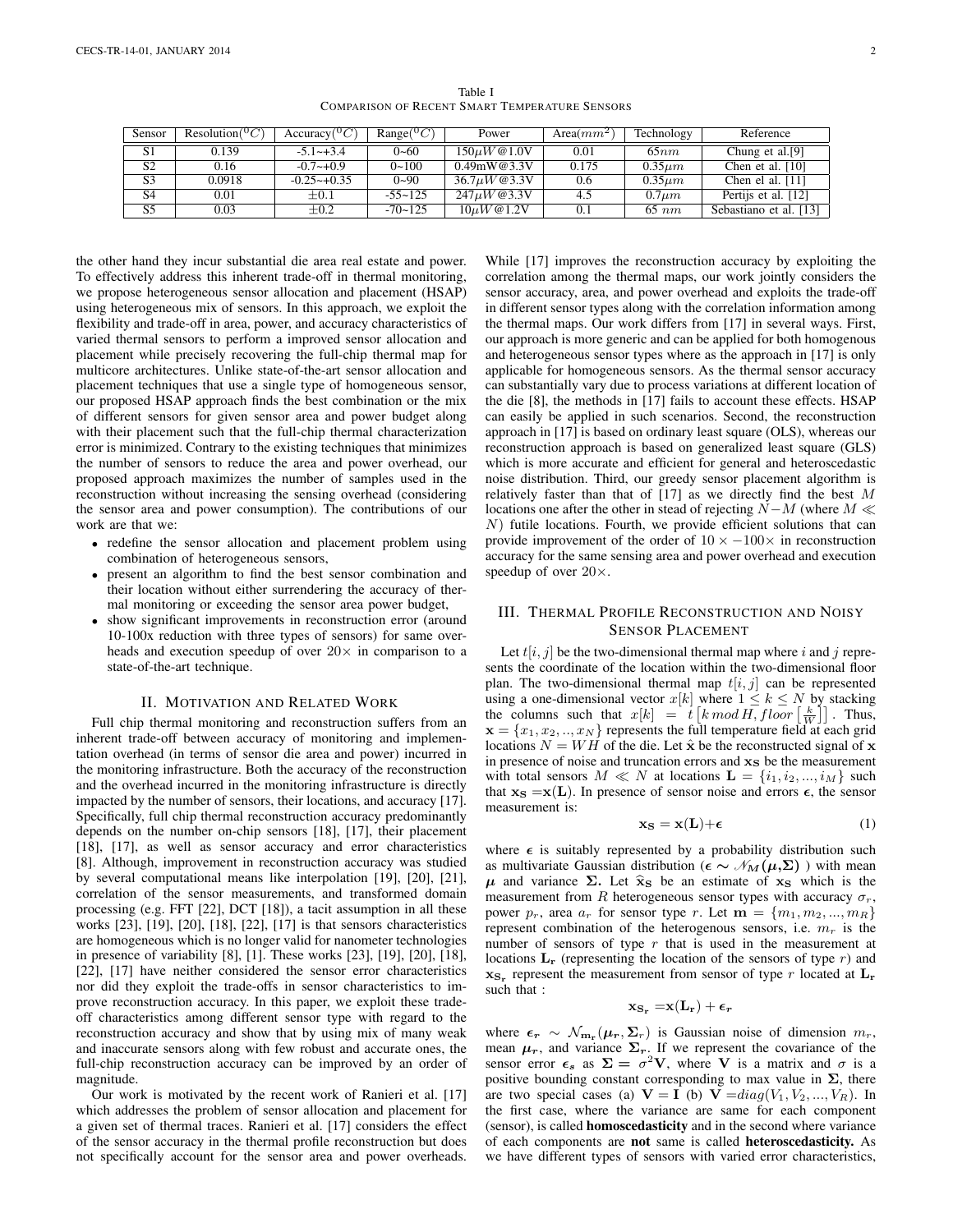the sensor error  $\epsilon_s$  has heteroscedastic distribution. Thus, combined sensor measurements is heteroscedastic and is given by:

$$
\mathbf{x}_{\mathbf{S}} = \mathbf{x}_{\mathbf{S}_1} \bigcup \mathbf{x}_{\mathbf{S}_2} \dots \bigcup \mathbf{x}_{\mathbf{S}_{\mathbf{R}}} = \left\{ \bigcup_{r=1}^{R} \mathbf{x}_{\mathbf{S}_r} \right\}
$$
(2)

in presence of the sensor noise  $\epsilon_s = \begin{bmatrix} R \end{bmatrix}$ r=1  $\epsilon_r$  at the locations :

$$
\mathbf{L} = \mathbf{L}_1 \bigcup \mathbf{L}_2....\bigcup \mathbf{L}_{\mathbf{R}} = \left\{\bigcup_{r=1}^{\mathbf{R}} \mathbf{L}_r\right\} \mid \mathbf{L}_i \bigcap \mathbf{L}_j = \emptyset, \forall i \neq j. \quad (3)
$$

As the number of sensor of a particular type is equal to the size of the location vectors, i.e.  $m_r = |\mathbf{L}_r|$ , the total number of sensors is  $M = \sum_{n=1}^{R}$ 

 $r=1$  $m_r = |{\bf L}|$ . Similarly, the total sensor area and power consumed by the sensors is given by:

$$
\sum_{r=1}^{R} a_r * m_r \le AB
$$
  

$$
\sum_{r=1}^{R} p_r * m_r \le PB
$$
 (4)

where  $AB$  and  $PB$  are the sensor area and power budget respectively.

#### IV. SIGNAL ESTIMATION AND RECOVERY

<span id="page-3-4"></span>The sensor measurement signal in [\(1\)](#page-2-1) can be represented using a generalized linear regression model:

$$
x_{\rm S} = \Phi_s \alpha_s + \epsilon_{\rm s} \tag{5}
$$

where  $\Phi_s$  is the basis or kernel matrix,  $\alpha_s$  are the coefficients of the expansion over the basis  $\Phi_s$ . With the assumption of zero mean and deterministic basis, following theorems are well known results in linear regression analysis and estimation theory [\[24\]](#page-6-23).

<span id="page-3-0"></span>**Theorem 1.** Let  $x = \Phi \alpha + \epsilon$  be the linear regression *model with zero mean homoscedastic noise distribution*  $(E(\epsilon) = 0, Cov(\epsilon) = \sigma^2 I)$  and deterministic basis  $\Phi$  such *that*  $rank(\mathbf{\Phi}^{n \times p}) = p$  *then*  $rank(\mathbf{\Phi}' \mathbf{\Phi}) = p$  *and*  $({\mathbf{\Phi}' \mathbf{\Phi})}^{-1}$  *exists. In that case, the ordinary least square (OLS) solution is unique and is given by:*

$$
\hat{\alpha}_{OLS} = \mathbf{\Phi}^{\dagger} \mathbf{x} = (\mathbf{\Phi}^{'} \mathbf{\Phi})^{-1} \mathbf{\Phi}^{'} \mathbf{x}
$$
 (6)

*with the orthogonal projection as*  $\hat{x} = \Phi \hat{\alpha}_{OLS} = \Phi(\Phi' \Phi)^{-1} \Phi'$  *is the projection matrix and*  $\mathbf{P}\Phi = \Phi$ *. The OLS estimate has the following properties:* 

- $E(\widehat{\alpha}_{OLS}) = \alpha$ ,
- $Cov(\hat{\alpha}_{OLS}) = \sigma^2 (\Phi' \Phi)^{-1}$ ,
- $\hat{\alpha}_{OLS}$  is the best linear unbiased estimator (BLUE), i.e. the minimum variance unbiased estimator.

<span id="page-3-1"></span>**Theorem 2.** Let  $x = \Phi \alpha + \epsilon$  be the generalized linear regression  $\mathit{model}$  where  $\mathit{rank}(\mathbf{\Phi}^{n\times p})=p$ , with zero mean heteroscedastic noise *distribution such that*  $E(\epsilon) = 0$ ,  $Cov(\epsilon) = \Sigma = \sigma^2 V$ , with known V, *then there exists a transformation of* x *to a new response vector which has a covariance matrix* σ 2 I *. Ordinarily least square applied to the transformed* x *yields a solution:*

<span id="page-3-2"></span>
$$
\hat{\alpha}_{GLS} = (\Phi' V^{-1} \Phi)^{-1} \Phi' V^{-1} x \tag{7}
$$

*with the orthogonal projection as*  $\hat{\mathbf{x}} = \Phi \hat{\alpha}_{GLS} = (\Phi' V^{-1} \Phi)^{-1} \Phi' V^{-1} \mathbf{x} = \tilde{P} \mathbf{x}$  *where*<br>  $\tilde{\mathbf{p}} = (\mathbf{x}' V^{-1} \mathbf{x})^{-1} \mathbf{x}' V^{-1}$  is the conventing projection  $\widetilde{P} = (\Phi' V^{-1} \Phi)^{-1} \Phi' V^{-1}$  is the generalized projection *matrix and*  $\tilde{P}\Phi = \Phi$ *. The generalized least square (GLS) estimate is the best linear unbiased estimator (BLUE) with the following properties:*

• 
$$
E(\hat{\alpha}_{GLS}) = \alpha
$$
,  
•  $E(\hat{\alpha}) = E(\hat{\alpha})$ 

• 
$$
E(\hat{\alpha}_{GLS}) = E(\hat{\alpha}_{OLS}),
$$

From theorems [\(1\)](#page-3-0) and [\(2\)](#page-3-1) it can be inferred that OLS is the best linear unbiased estimator (BLUE) in presence of homoscedasticity and GLS is the BLUE in presence of heteroscedesticity. Under heteroscedesticity, OLS is still unbiased linear estimator, but not the best estimator (i.e. not efficient). In other words, OLS is not the minimum variance estimate in presence of heteroscedesticity. The usual variance of the OLS estimator is biased and thus inefficient. Consequently, we use the GLS estimate in [\(7\)](#page-3-2) to find the coefficients from the sensor measurement as

$$
\hat{\alpha}_s = (\Phi_s' V^{-1} \Phi_s)^{-1} \Phi_s' V^{-1} \mathbf{x}_S
$$
\n(8)

where we call  $\Phi_s$  as the sensing matrix.

## <span id="page-3-5"></span>*A. Full Signal Reconstruction and Recovery in Presence of Noise*

As the number of sensors are very few compared to the number of grids / monitoring points in the die  $(M \ll N)$ , the spatial thermal profile has to be recovered from the few measurements  $x_S$ . If we apply the generalized linear regression model for the full thermal map, we have  $\mathbf{x} = \mathbf{\Phi} \alpha + \varepsilon_p$ , where  $\mathbf{\Phi}$  is a deterministic basis of size  $N \times N$ , and the coefficients  $\alpha$  are estimated as  $\hat{\alpha}$ by GLS to get  $\hat{x}$ , an estimate of the thermal map due to the true process noise  $\varepsilon_p$ . As thermal maps are often sparse, we can approximate the thermal map with a linear combination of  $K$  columns of  $\Phi$  and K elements of  $\alpha$  out of N such that  $\tilde{\mathbf{x}} = \Phi_K \alpha_K$ . Let  $\mathbf{K} = \{j_1, j_2, ..., j_K\}$  be the vector of the locations of the coefficients in  $\alpha$  such that  $\alpha_K = \alpha(K)$ . Note that this approximation makes  $\Phi_K$  of dimension  $N \times K$  and  $\alpha_K$  of dimensions  $K \times 1$ . This approximation or truncation introduces an addition error or noise term  $\varepsilon_t$  in the regression models such that  $\mathbf{x} = \mathbf{\Phi}_K \alpha_K + \varepsilon_p + \varepsilon_t$ . When the number of sensors  $M$  is equal to (or greater than) the number of basis vectors or columns K,  $\alpha_K$  can be represented by  $\alpha_s$  in addition to a sensor noise term  $\varepsilon_s$  in the thermal map such that  $x = \Phi_K \alpha_s + \varepsilon_p + \varepsilon_t + \varepsilon_s$ . Representing the total noise as sum of all the noise components as  $\varepsilon = \varepsilon_p + \varepsilon_t + \varepsilon_s$ , we can make an estimate of the thermal map as:

<span id="page-3-3"></span>
$$
\widehat{\mathbf{x}} = \Phi_K \widehat{\alpha}_s = \Phi_K \left[ \left( \Phi_s' \mathbf{V}^{-1} \Phi_s \right)^{-1} \Phi_s' \mathbf{V}^{-1} \right] \mathbf{x}_\mathbf{S}.
$$
 (9)

Note that the sensing matrix  $\Phi_s$  is formed from the basis matrix  $\Phi$ corresponding to the sensor locations  $L$  and coefficient locations  $K$ such that  $\Phi_s = \Phi(L, K)$ . The reconstruction matrix  $\Phi_K$  is formed from K columns corresponding to the coefficient locations such that  $\Phi_K = \Phi(:, K)$  where the operator ':' represents all rows of  $\Phi$ . For valid reconstruction in [\(9\)](#page-3-3),  $V^{-1}$  and  $(\dot{\Phi}'_s V^{-1} \Phi_s)^{-1}$  must exist and results in  $M \geq K$  as a requirement.

To evaluate the reconstruction / recovery accuracy over a set of  $T$ thermal traces  $X = \{x_1, x_2, ..., x_T\}$  of size  $T \times N$  with each row indicating a trace x, we define the residual vector  $\hat{\varepsilon}_i = x_i - \hat{x}_i$ for the thermal trace  $x_i$  and the residual sum of square  $RSS_i$  =  $\hat{\epsilon}_i' \hat{\epsilon}_i = ||\mathbf{x}_i - \hat{\mathbf{x}}_i||^2$  such that the mean square error of the trace  $\mathbf{x}_i$ <br>is  $MSE = E(\hat{\epsilon}, \hat{\epsilon}) = \frac{1}{2} \sum_{i=1}^{N} (\hat{\epsilon}_i | \hat{\epsilon}_i) \hat{\epsilon}_i \hat{\epsilon}_i$ is  $MSE_i = E(\hat{\epsilon}_i \hat{\epsilon}_i) = \frac{1}{N} \sum_{j=1}^{N} (x_i[j] - \hat{x}_i[j])^2$ . The total average mean square error over all the traces is mean square error over all the traces is :

$$
MSE = \frac{1}{TN} \sum_{i=1}^{T} \sum_{j=1}^{N} (x_i[j] - \hat{x}_i[j])^2.
$$
 (10)

## V. NOISY HETEROGENEOUS SENSOR ALLOCATION AND PLACEMENT (HSAP) PROBLEM

#### *A. Problem Statement*

The HSAP problem is defined as an optimization problem which selects the best combination of heterogeneous sensors, their locations along with the basis vector combinations (basis selection) such that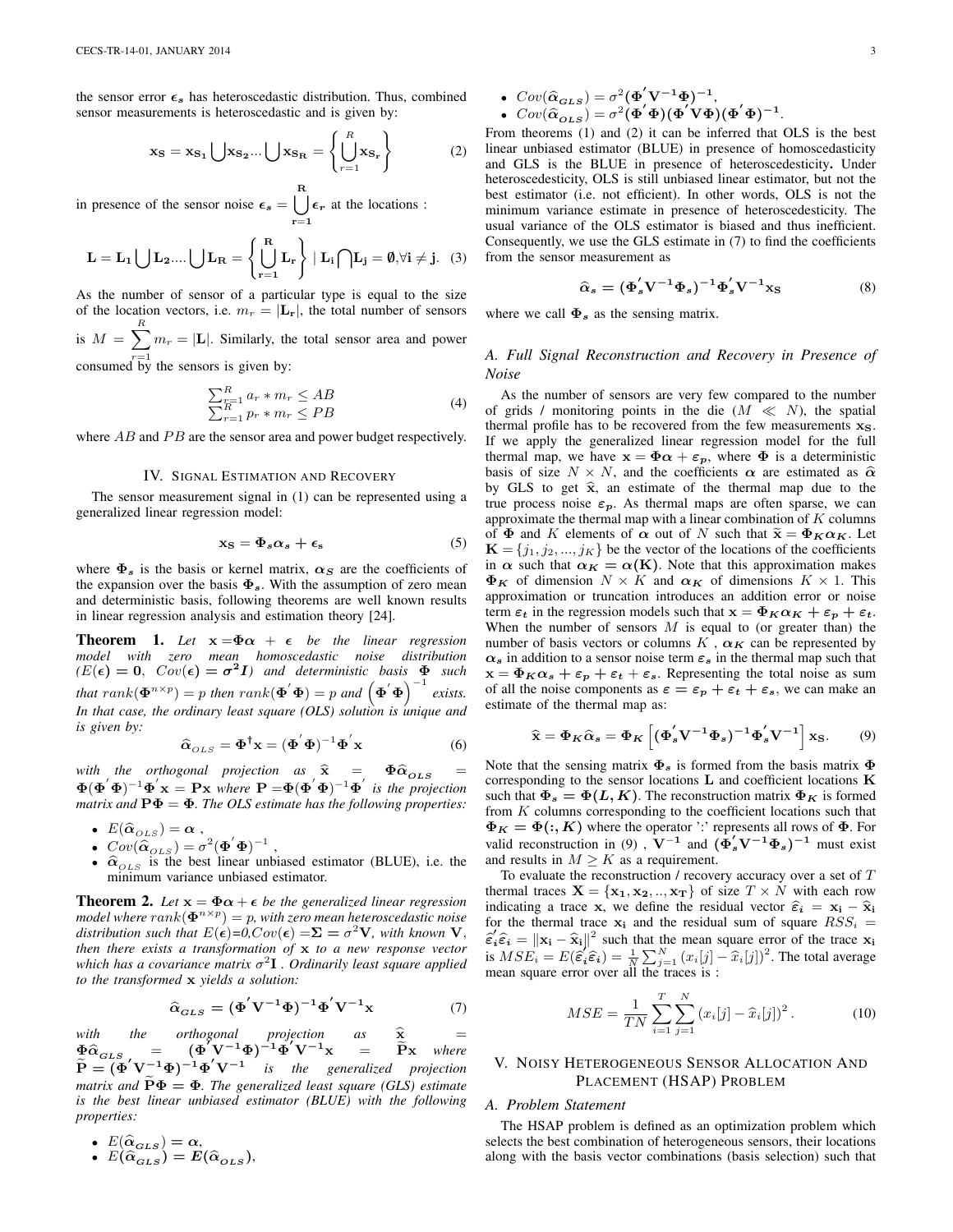the full chip thermal reconstruction error is minimum subject to the constraints discussed in section [\(III\)](#page-2-2). The formal statement of the problem is as follows:

Given  $R$  heterogeneous sensor types with each sensor type  $r$ having power consumption  $p_r$ , and area  $a_r$ , accuracy  $\sigma_r$ , the problem is to select the combination of sensors  $\mathbf{m} = \{m_1, m_2, ..., m_R\}$ (where  $m_r$  is the number of sensors of type r with the total number of sensor  $M = \sum_{r=1}^{R} m_r$ , their placement  $\mathbf{L} = \{i_1, i_2, ..., i_M\}$ , and the coefficient locations  $\mathbf{K} = \{j_1, j_2, ..., j_K\}$  to select the basis vectors such that the full-chip reconstructed residual error is minimized subject to the constraints as in [\(11\)](#page-4-0).

<span id="page-4-0"></span>Minimize  
\n
$$
\|\mathbf{x} - \Phi_{\mathbf{K}}\hat{\alpha}_{s}\|_{2}^{2}
$$
\n
$$
\text{Subject to} \qquad \|\hat{\alpha}_{s}\|_{0} \leq K \leq M = \sum_{r=1}^{R} m_{r}
$$
\n
$$
\text{Subject to} \qquad \sum_{\substack{r=1\\K}^{R} 1} a_{r} * m_{r} \leq AB
$$
\n
$$
\text{L} = \bigcup_{r=1}^{R} L_{r}; \text{L}_{i} \bigcap \text{L}_{j} = \emptyset, \forall i \neq j
$$
\n(11)

#### VI. GREEDY SOLUTION FOR HSAP PROBLEM

The HSAP problem is a generalization of the sparse regression problem [\[25\]](#page-6-24) with additional constraints and variables. The sparse regression problem [\[25\]](#page-6-24) is NP-hard and consequently the HSAP problem is NP-hard. With NP-hardness established, an optimal polynomial time algorithm is unreachable. Consequently, we propose heuristics and simplification strategies in developing a greedy solution for the HSAP problem.

## <span id="page-4-4"></span>*A. Stage-wise Greedy Solution (gHSAP)*

The stage-wise greedy solution approach is motivated by the work by Ranieri et al.[\[17\]](#page-6-16) and Reda el al.[\[21\]](#page-6-20). gHSAP attempts to decouple the HSAP into heterogeneous sensor selection as the first stage, the basis vector and coefficient location selection as second, and the sensor placement and reconstruction as the third stage. By using the observation in section [IV,](#page-3-4) we decouple the HSAP in to two optimization problems such that solution to both directly improves the reconstruction accuracy. By doing so, we can easily deploy effective existing solutions at much reduced complexity. We discuss all the stages and the optimization algorithms in the following subsections.

*1) Heterogeneous Sensor Selection:* It has been shown in [\[25\]](#page-6-24) that the probability of reconstructing a signal exponentially increases with increasing number of samples. If the number of samples is chosen as  $M_S \ge cK \ln\left(\frac{N}{K}\right)$ , it is possible to reconstruct every K sparse coefficients with a probability exceeding  $1 - e^{-NM_s}$ . As the number of samples  $M<sub>S</sub>$  exponentially impacts the reconstruction accuracy, it is logical to maximize them while choosing them from good sensors. However, as the number of samples  $M_s$  is directly related to the number of sensors  $M$  as well as their area, power, and accuracy trade-offs, we define an optimization to maximize the number of samples as a weighted sum of the sample obtained from a sensor of particular type within the area and power budget. The weights  $w_r$  can be chosen based on accuracy to give preference to or penalize one type over the other in selecting the samples. We cast the problem as an integer linear program (ILP) by defining a vector  **such that**  $M_S = \sum_{r=1}^{R} w_r m_r = \mathbf{w}' \mathbf{m}$ **. The** ILP thus is stated as follows:

<span id="page-4-1"></span>
$$
Maximize \t M_S = \sum_{r=1}^{R} w_r m_r = \mathbf{w}' \mathbf{m}
$$
  
\n**m**  
\nsubject to  $\sum_{r=1}^{R} p_r * m_r \le PB$   
\n $\sum_{r=1}^{R} a_r * m_r \le AB$  (12)

The ILP in [\(12\)](#page-4-1) can easily be solved using any standard solver. The solution of the ILP in [\(12\)](#page-4-1) determines the sensor combinations and total sensor used in the sensor placement and reconstruction.

*2) Basis Vector and Coefficient Location Selection:* The purpose of this step is to find the K best basis vectors in  $\Phi$  and their locations  $\mathbf{K} = \{j_1, j_2, ..., j_K\}$  to form the orthonormal basis matrix  $\Phi_K$  such that the approximation  $\tilde{\mathbf{x}} = \Phi_K \alpha_K$  is optimal. One approach is to use the greedy based orthogonal matching pursuit (OMP) [\[25\]](#page-6-24) algorithm to find the best basis vectors. Another approach is based on the dimensionality reduction technique as in [\[17\]](#page-6-16) which states that the approximation error in the reconstruction can be represented as the sum of the eigen values of  $\Phi$ , corresponding eigen vectors of which are not included in  $\Phi_K$ . If we define a covariance matrix  $C_x$  formed from the set of thermal traces  $X =$  ${x_1, x_2, ..., x_T}$  with eigen values  ${\{\lambda_n\}}_{n=1}^N$ , than the orthonormal basis  $\Phi_K$  that introduces the least error in the approximation is formed from the  $K$  eigen vectors of  $C_x$  with the largest eigen values  $\{\lambda_n\}_{n=1}^K$ . The minimum approximation error  $\xi = \mathbf{E} \left[ |\mathbf{x} - \tilde{\mathbf{x}}|^2 \right]$  can<br>be represented as [17] be represented as [\[17\]](#page-6-16)

<span id="page-4-2"></span>
$$
\xi = \sum_{n=K}^{N} \lambda_n.
$$
 (13)

Note that as the number of basis vectors  $K$  increases, approximation error  $\xi$  decreases in [\(13\)](#page-4-2). In other words, the reconstruction error can be reduced by forming the basis  $\Phi_K$  with the eigen vectors corresponding to the dominant eigen values of  $C_x$ , as well as by increasing  $K \leq M$ .

*3) Sensor Allocation and Placement :* In this stage, sensor allocation and placement is carried out using total number of sensors computed in the previous stage. We allocate the best and most accurate sensors to the most crucial locations. The sensor placement algorithm provides the sensor location in order of their importance and we map the sensor types to these location according to their accuracy. The placement algorithm iteratively finds the sensor locations using a greedy approach [\[21\]](#page-6-20) in polynomial time. The algorithm picks the location based on highest temperatures iteratively by computing the orthogonal components at available location and then picking the location with highest orthogonal norm. Once the locations are found, the thermal profile is reconstructed using [\(9\)](#page-3-3). The algorithm is summarized in Fig. [2.](#page-4-3)

#### Algorithm: Greedy Heterogeneous Sensor Allocation and Placement (gHSAP)

**Input:** Thermal traces  $X = \{x_1, x_2, ..., x_T\}$ , Sensor types R, Sensor Specifications, , Sensor Area Budget  $AB$ , Sensor Power Budget  $PB$ Output: Total no of sensors  $M$ , Sensor combination  $m$ , Sensor location  $L$ , Coefficient

- Location K,Sensing matrix  $\mathbf{\Phi}_s$ , $\hat{\mathbf{x}}$ 1) Solve the heterogeneous sensor selection ILP in  $(12)$  and compute M for the
	- given sensor area power budget 2) Estimate  $C_x = E[x[i]x[j]]$  from the set of thermal traces **X**. **X** is normalized
	- to reflect a zero mean process.
	- 3) Compute the eigen values of  $C_x$  and the corresponding eigenvectors to form the basis Φ 4) Construct  $\Phi_K$  from  $\Phi$  corresponding to the largest eigen values given by
	- coefficient location **K** such that  $\Phi_K = \Phi(:, K)$ 5) Greedy Sensor Allocation & Placement
		- a) Let  $\mathbf{L} = \emptyset$  and  $\mathbf{S} = \{1, ..., N\}$ 
			- b)  $s_1 = \arg \max ||\mathbf{X}_{\{s\}}||_2$
		- $s_1 \in S$
		- c) Let  $L = L \cup \{s_1\}$  and  $S = S \{s_1\}$ d) For  $k = 2...M$  do
			- 1) Project  $X_S$  into the column space of  $X_L : \overline{P} = X_L X_L^{\dagger} X_S$
			- ii) Find the orthogonal components  $N = X_S \overline{P}$
			- iii) Let  $s_i = \underset{s_i \in S}{\arg \max} \parallel \mathbf{N}_{\{\mathbf{s}\}} \parallel_2$
			- iv) Let  $\mathbf{L} = \mathbf{L} \cup \{s_i\}$  and  $\mathbf{S} = \mathbf{S} \{s_i\}$

$$
\begin{array}{c}\n\cdots \\
\text{end}\n\end{array}
$$

- 6) Construct the Sensing Matrix  $\Phi_s = \Phi(L, K)$  and sensor variance scaling
- matrix V 7) Reconstruct the thermal map  $\hat{\mathbf{x}} = \mathbf{\Phi}_K \left[ (\mathbf{\Phi}_s' \mathbf{V}^{-1} \mathbf{\Phi}_s)^{-1} \mathbf{\Phi}_s' \mathbf{V}^{-1} \right] \mathbf{x}_S$

<span id="page-4-3"></span>Figure 2. Heterogeneous Sensor Allocation and Placement for Full-chip Thermal Reconstruction.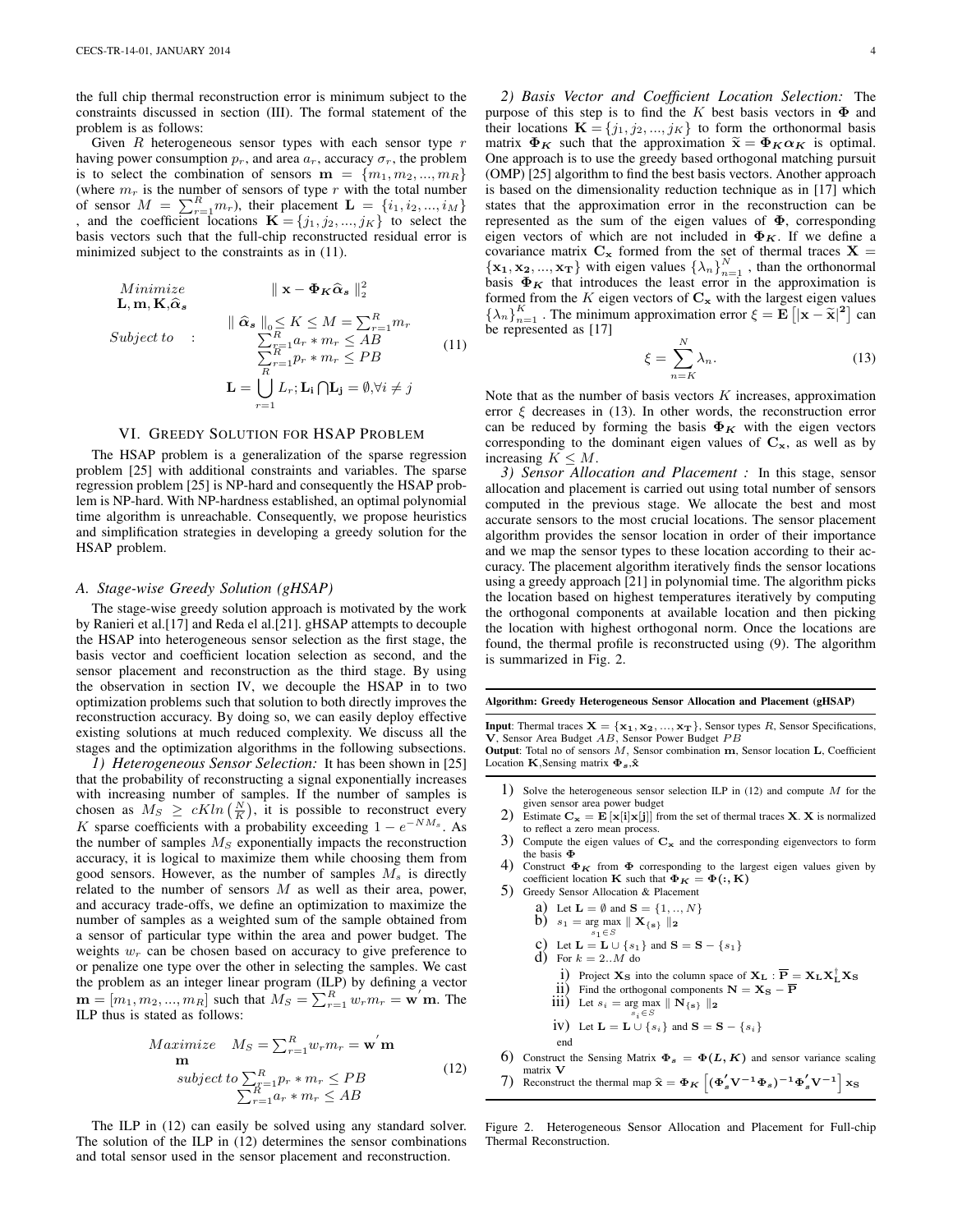## VII. EXPERIMENTAL SETUP

Simulation Setup: We evaluate the effectiveness of our methodology, by setting up a tool chain that simulates the temperatures for single and multi-core architectures of up to 4 cores at 65nm technology node as shown in Fig. [6.](#page-7-0) We utilize HotSpot [\[26\]](#page-6-25) for thermal simulation and McPAT [\[27\]](#page-6-26) to estimate the power for each block of the processor. We use the Alpha 21264 processor as our baseline core. The Alpha 21264 is an out-of-order speculative execution core that is commonly used as a test-bench core in thermal management research [\[26\]](#page-6-25), [\[28\]](#page-6-27). HotSpot takes in the floor-plan of the processor and the workload that will run on each core to produce the steady state and transient temperatures at each location of the grid. Using workload instruction traces, dynamic power traces for each micro-architectural unit are calculated and then fed together with the floor-plan into the thermal simulator to compute both the transient and the steadystate temperature. We use total of 25 benchmarks from SPEC 2000 suites to randomly allocate these workloads to a core in the multi-core architecture. The combination of these workload assigned to different cores provide a rich set of thermal traces to characterize the thermal profile of the multi-core processor. We discretize the thermal profile by using a grid of  $W = 64$  and  $H = 64$  and used 25 benchmarks and their combinations to generate total of  $T = 3194$  traces in our analysis.

#### VIII. EXPERIMENTAL RESULTS

We present and discuss results for the set of thermal maps for single and multi-core architectures using the diverse set of heterogeneous temperature sensors as tabulated in Table [I.](#page-2-0) Although there is no limitation, we only consider three types of sensors  $\{S_1, S_2, S_3\}$  from Table [I](#page-2-0) in the following example. Fig. [3](#page-5-0) shows the effect of sensor heterogeneity on the total number of samples that can be collected for given sensor power and area overhead. The x-axis represents the product of the area and power. Recall that, sensor  $S_1$  is used for an area limited design and sensor  $S_2$  for a power limited design. For typical case of area and power budgets in between the two extremes of area or power limited design, neither  $S_1$  nor  $S_2$  is the optimal sensor type. In fact, to show the impact of choosing a particular sensor type, we plot the number of samples that can be collected for each type and their combination for a given overhead in Fig[.3.](#page-5-0) As more number of samples directly improves the measurement and reconstruction accuracy, we observe from Fig[.3](#page-5-0) that sensor  $S_1$  is better than  $S_3$ and sensor  $S_2$  is better than  $S_1$  as well as  $S_3$  for this area power design overhead. However, the combination of three sensors types  $\{S_1, S_2, S_3\}$  accommodates more samples than any individual sensor type. Consequently, the heterogeneous combination of the sensors outperforms any individual sensor type in accommodating more sensors to improve the thermal monitoring process. Note that sensor  $S_2$  would provide a better reconstruction compared to  $S_1$  or  $S_3$  if a single sensor were to be selected and hence HSAP can be used to select a suitable sensor type for given area power overhead.

The impact of increased number of samples and their combination for the given area-power overhead is reflected in the MSE and is shown in Fig. [3.](#page-5-0) A significant improvement in accuracy is observed for different combinations of the sensors for a given sensor area and power budget. The number of samples that can be collected for different design corners and trade-offs is shown in Fig. [4.](#page-5-1) As seen from Fig. [4](#page-5-1) the heterogeneous mix of sensors  $\{S_1, S_2, S_3\}$  can collect more samples by accommodate more number of sensors than the best area-efficient sensor type  $S_1$  at all area power design corners. Fig. [5](#page-6-28) shows the saving in overhead for a given accuracy requirement as well as improvement in accuracy for a given overhead in comparison with two state-of-the-art techniques, namely k-LSE[\[18\]](#page-6-17) and EigenMaps[\[17\]](#page-6-16). As they do not specify the type of the sensor to be used, we used the best area efficient sensor  $S_1$  for the given overhead for these two methods, and the sensor combination  $\{S_1, S_2, S_3\}$  for HSAP. It is clear from Fig. [5](#page-6-28) that for a specified reconstruction accuracy, HSAP can save die area or power for the sensors by appropriately choosing the right mix of sensors. As observed from

Fig. [5,](#page-6-28) HSAP provides accuracy improvement of around 10-100x for same overheads compared to the k-LSE and and EigenMaps. This improvement in turn can provide better detection of hotspots and worst case temperature gradient. Besides, the total execution time for HSAP is 358.9 sec and that of EigenMaps is 8099.7 sec, an improvement of  $22.56\times$ , when implemented in Matlab running on Intel i7, 2.4GHz machine.



<span id="page-5-0"></span>Figure 3. (a) Number of samples that can be used in reconstruction for given Area Power Budget for various sensor combinations (equal weights for all types) (b) MSE with different combination of sensors for given area power overhead.



<span id="page-5-1"></span>Figure 4. Number of samples that can be collected for different design corners and trade-offs (a) mix of sensors type S1,S2, S3 (b) S1 only. More the number of samples used in reconstruction, lesser would be the reconstruction error.

## IX. CONCLUSIONS

Full chip thermal monitoring and reconstruction suffers from an inherent trade-off between accuracy of monitoring and implementation overhead (in terms of sensor die area and power). Both the accuracy of the reconstruction and the overhead incurred in the monitoring infrastructure is directly impacted by the number of samples, sensor locations, and accuracy of the sensors. To effectively address this inherent trade-off in thermal monitoring, we propose a new method called heterogeneous sensor allocation and placement (HSAP) that exploits the flexibility and trade-off in area and power characteristics of varied thermal sensors to perform a heterogeneous sensor allocation and placement for precisely recovering the full-chip thermal map. Unlike state-of-the-art sensor allocation and placement techniques that use a single type of homogeneous sensor, our HSAP approach finds the best combination or the mix of heterogeneous sensors for given sensor area and power budget along with their placement such that the full-chip thermal characterization error is minimized. Instead of quantifying the overheads in terms of total number of sensors, HSAP directly considers the sensor accuracy, area, power overhead of each sensor types in its formulation and thus provides a more flexible and accurate approach. HSAP exploits the trade-off in area and power of several sensor types to directly improve the accuracy of the fullchip thermal reconstruction. Simulations and experimental results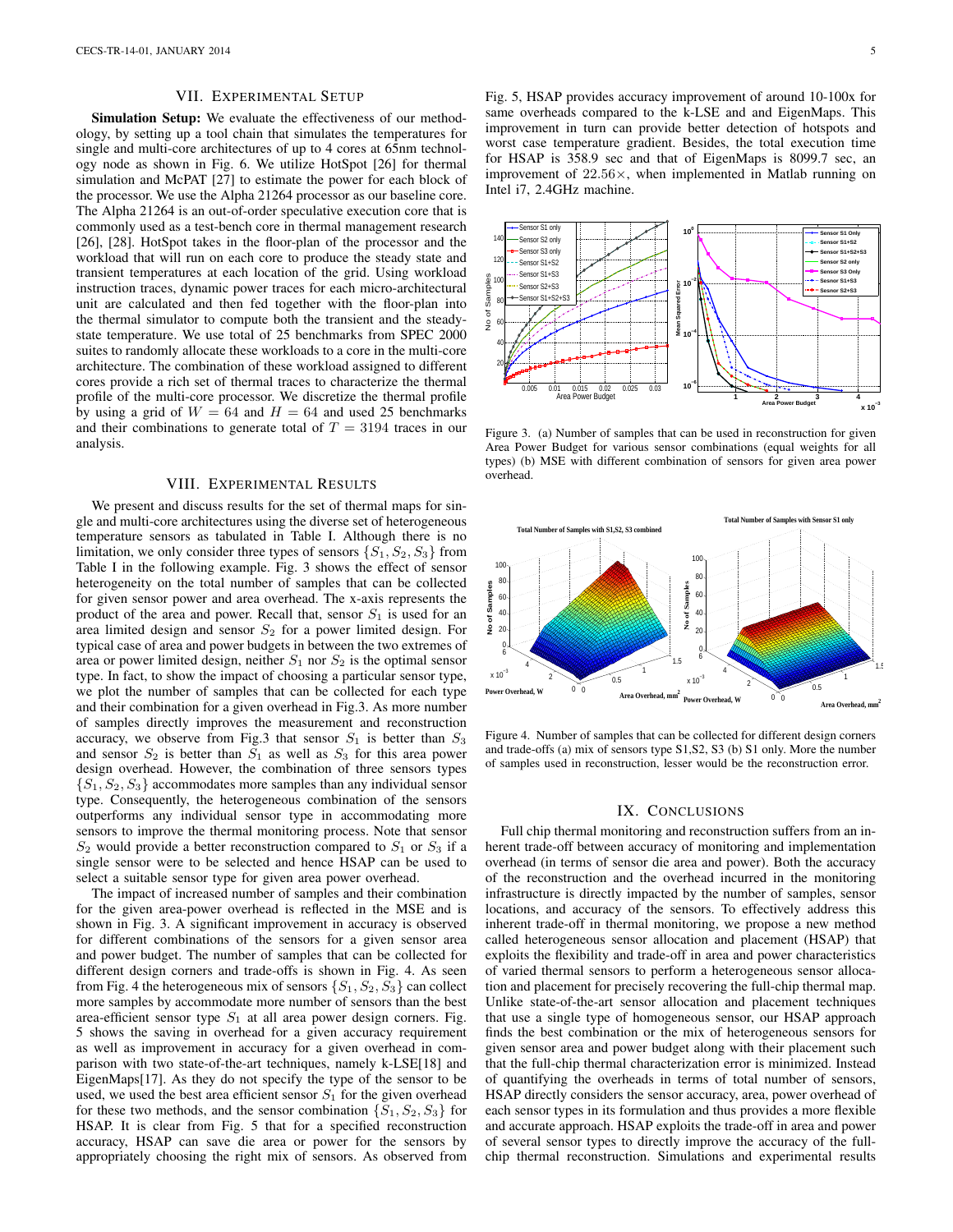

<span id="page-6-28"></span>Figure 5. Comparison of reconstruction error with state-of-the-art methods. Both k-LSE[\[18\]](#page-6-17) and EigenMaps[\[17\]](#page-6-16) use sensor type S1 while proposed HSAP uses sensor combination S1,S2, and S3.

shows an improvement of 10-100x in reconstruction accuracy with three sensor types and execution speedup of over  $20 \times$  in comparison to a state-of-the-art technique using the most area efficient sensor type.

#### **REFERENCES**

- <span id="page-6-0"></span>[1] S. Borkar *et al.*, "Parameter variations and impact on circuits and microarchitecture," in *Design Auto. Conf., 2003. Proc.*, 2003, pp. 338–342.
- <span id="page-6-1"></span>[2] K. Skadron *et al.*, "Temperature-aware microarchitecture," *SIGARCH Comput. Archit. News*, vol. 31, no. 2, pp. 2–13, May 2003.
- <span id="page-6-2"></span>[3] D. Brooks *et al.*, "Power, thermal, and reliability modeling in nanometerscale microprocessors," *Micro, IEEE*, vol. 27, no. 3, pp. 49–62, 2007.
- <span id="page-6-3"></span>[4] M. Pedram *et al.*, "Thermal modeling, analysis, and management in VLSI circuits: Principles and methods," *Proc. of the IEEE*, vol. 94, no. 8, pp. 1487–1501, 2006.
- <span id="page-6-4"></span>[5] R. Viswanath *et al.*, "Thermal performance challenges from silicon to systems," 2000.
- <span id="page-6-5"></span>[6] C. J. Lasance, "Thermally driven reliability issues in microelectronic systems: status-quo and challenges," *Microelectronics Reliability*, vol. 43, no. 12, pp. 1969 – 1974, 2003.
- <span id="page-6-6"></span>[7] E. Rotem *et al.*, "Temperature measurement in the Intel Core Duo Processor," in *Proc. Intl Workshop Thermal Investigations of ICs*, 2006, pp. 23–27.
- <span id="page-6-7"></span>[8] Y. Zhang *et al.*, "Accurate temperature estimation using noisy thermal sensors for gaussian and non-gaussian cases," *Very Large Scale Integration (VLSI) Systems, IEEE Trans. on*, vol. 19, no. 9, pp. 1617–1626, 2011.
- <span id="page-6-11"></span>[9] C.-C. Chung *et al.*, "An autocalibrated all-digital temperature sensor for on-chip thermal monitoring," *Circuits and Systems II: Express Briefs, IEEE Trans. on*, vol. 58, no. 2, pp. 105–109, 2011.
- <span id="page-6-12"></span>[10] P. Chen et al., "A time-to-digital-converter-based cmos smart temperature sensor," *Solid-State Circuits, IEEE Jr. of*, vol. 40, no. 8, pp. 1642–1648, 2005.
- <span id="page-6-13"></span>[11] ——, "A time-domain sar smart temperature sensor with curvature compensation and a 3  $\sigma$  inaccuracy of  $-0.4 \degree c$  +0.6  $\degree c$  over a 0 <sup>o</sup>c to 90 <sup>o</sup>c range," Solid-State Circuits, IEEE Jr. of, vol. 45, no. 3, pp. 600–609, 2010.
- <span id="page-6-14"></span>[12] M. A. P. Pertijs *et al.*, "A cmos smart temperature sensor with a 3 sigma; inaccuracy of plusmn;0.1 deg;c from -55 deg;c to 125 deg;c," *Solid-State Circuits, IEEE Jr. of*, vol. 40, no. 12, pp. 2805–2815, 2005.
- <span id="page-6-15"></span>[13] F. Sebastiano *et al.*, "A 1.2v 10  $\mu$ w NPN-based temperature sensor in 65nm CMOS with an inaccuracy of 0.2  $^{\circ}c$  (3 $\sigma$ ) from  $-70^{\circ}c$  to 125 <sup>o</sup>c," in *Solid-State Circuits Conf. Digest of Tech. Papers (ISSCC), 2010 IEEE Int.*, 2010, pp. 312–313.
- <span id="page-6-8"></span>[14] R. Kuppuswamy *et al.*, "Over one million tpcc with a 45nm 6-core Xeon R CPU," in *Solid-State Circuits Conf. - Digest of Tech. Papers, 2009. ISSCC 2009. IEEE Int.*, 2009, pp. 70–71,71a.
- <span id="page-6-9"></span>[15] J. Dorsey *et al.*, "An integrated quad-core opteron processor," in *Solid-State Circuits Conf., 2007. ISSCC 2007. Digest of Tech. Papers. IEEE Int.*, 2007, pp. 102–103.
- <span id="page-6-10"></span>[16] M. Ware *et al.*, "Architecting for power management: The IBM R POWER7 TM approach," in *High Performance Comp. arch. (HPCA), 2010 IEEE 16th Int. Sym. on*, 2010, pp. 1–11.
- <span id="page-6-16"></span>[17] J. Ranieri *et al.*, "Eigenmaps: Algorithms for optimal thermal maps extraction and sensor placement on multicore processors," in *Design Auto. Conf. (DAC), 2012 49th ACM/EDAC/IEEE*, 2012, pp. 636–641.
- <span id="page-6-17"></span>[18] A. Nowroz et al., "Thermal monitoring of real processors: Techniques for sensor allocation and full characterization," in *Design Auto. Conf. (DAC), 2010 47th ACM/IEEE*, 2010, pp. 56–61.
- <span id="page-6-18"></span>[19] S. Memik *et al.*, "Optimizing thermal sensor allocation for microprocessors," *Comp.-Aided Design of IC and Sys., IEEE Trans. on*, vol. 27, no. 3, pp. 516–527, 2008.
- <span id="page-6-19"></span>[20] R. Mukherjee *et al.*, "Systematic temperature sensor allocation and placement for microprocessors," in *Design Auto. Conf., 2006 43rd ACM/IEEE*, 2006, pp. 542–547.
- <span id="page-6-20"></span>[21] S. Reda *et al.*, "Improved thermal tracking for processors using hard and soft sensor allocation techniques," *Comp.s, IEEE Trans. on*, vol. 60, no. 6, pp. 841–851, 2011.
- <span id="page-6-21"></span>[22] R. Cochran *et al.*, "Spectral techniques for high-resolution thermal characterization with limited sensor data," in *Design Auto. Conf., 2009. DAC '09. 46th ACM/IEEE*, 2009, pp. 478–483.
- <span id="page-6-22"></span>[23] H. Jung *et al.*, "A stochastic local hot spot alerting technique," in *Design Auto. Conf., 2008. ASPDAC 2008. Asia and South Pacific*, 2008, pp. 468–473.
- <span id="page-6-23"></span>[24] C. R. Rao *et al.*, *Linear Models and Generalizations: Least Squares and Alternatives*. Springer, 2008.
- <span id="page-6-24"></span>[25] J. Tropp *et al.*, "Signal recovery from random measurements via orthogonal matching pursuit," *Information Theory, IEEE Trans. on*, vol. 53, no. 12, pp. 4655–4666, 2007.
- <span id="page-6-25"></span>[26] W. Huang et al., "Hotspot: a compact thermal modeling methodology for early-stage VLSI design," *Very Large Scale Integration (VLSI) Systems, IEEE Trans. on*, vol. 14, no. 5, pp. 501–513, 2006.
- <span id="page-6-26"></span>[27] S. Li *et al.*, "McPAT: An integrated power, area, and timing modeling framework for multicore and manycore architectures," in *Microarchitecture, 2009. MICRO-42. 42nd Annual IEEE/ACM Int. Sym. on*, 2009, pp. 469–480.
- <span id="page-6-27"></span>[28] J. Long et al., "Thermal monitoring mechanisms for chip multiprocessors," *ACM Trans. Archit. Code Optim.*, vol. 5, no. 2, pp. 9:1–9:33, Sep. 2008.
- <span id="page-6-29"></span>[29] D. Donoho, "Compressed sensing," *Information Theory, IEEE Trans. on*, vol. 52, no. 4, pp. 1289–1306, 2006.
- <span id="page-6-30"></span>[30] A. Çivril and M. Magdon-Ismail, "On selecting a maximum volume sub-matrix of a matrix and related problems," *Theoretical Computer Science*, vol. 410, no. 47, pp. 4801–4811, 2009.

## APPENDIX A

#### DIRECT GREEDY SOLUTION (GHSAP)

The direct greedy approach in Fig. [VI-A](#page-4-4) consist of three stages that aims at decoupling the problem into subproblems for easy solution. We discuss the subproblems and some of the implementation issues in the following sections.

#### *A. Selection of Weights in Sensor Selection ILP*

The first stage of the HSAP performs the sensor selection based on the area, power and sensor accuracy. An optimization problem to maximize the number of samples used in the reconstruction is formulated as ILP. The intuition is based on the results derived in compressive sensing [\[29\]](#page-6-29) and dimensionally reduction techniques, which states that the probability of reconstruction can be exponentially increased with increasing samples for a sparse signal. We establish a relationship between total samples used in the reconstruction with that of the sensor accuracy, area, and power overhead so as to maximize number of samples. The number of samples  $M<sub>s</sub>$  is defined as a weighted sum of the samples collected from a particular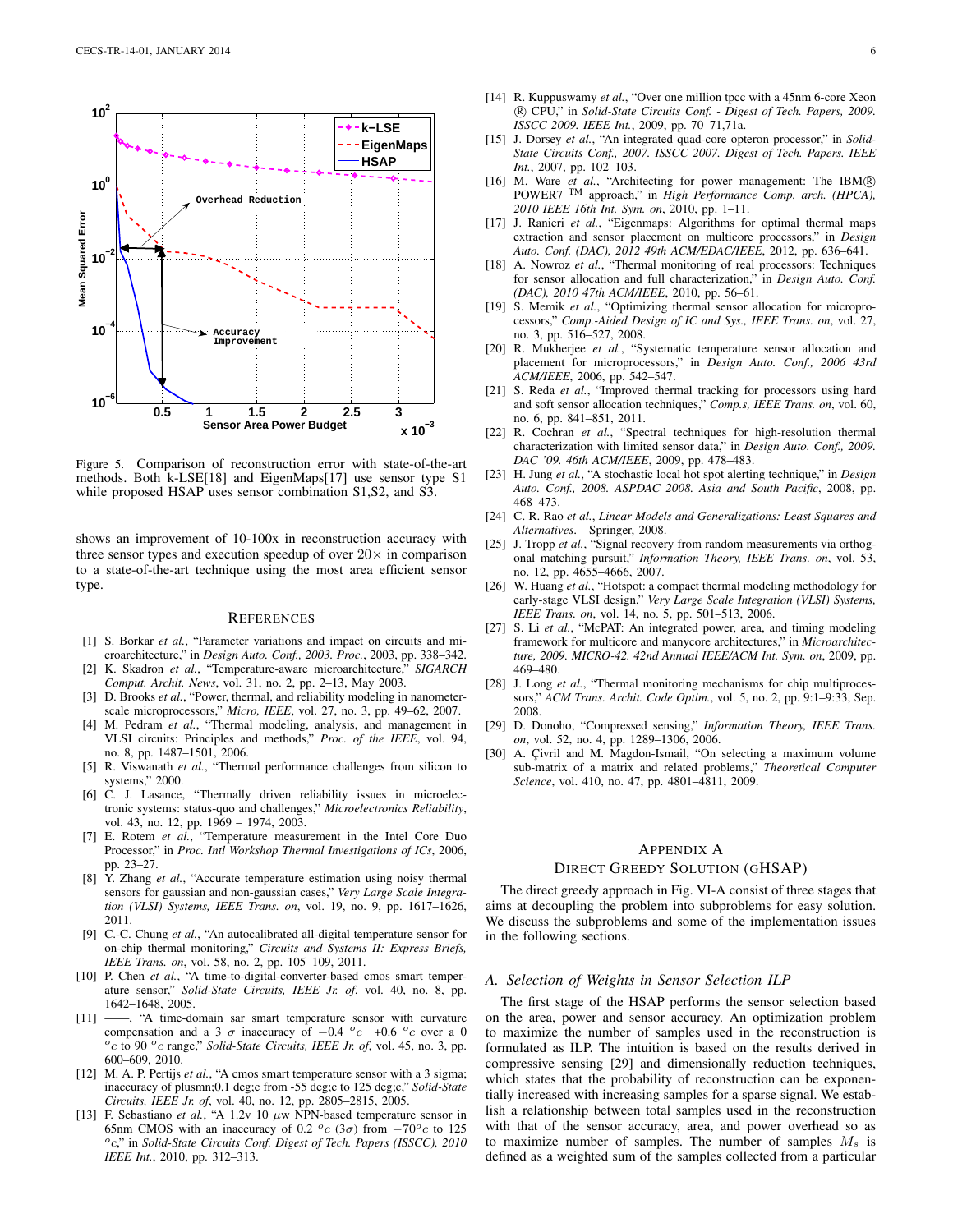

<span id="page-7-0"></span>Figure 6. (a) Multicore Alpha processor floorplan (b) original thermal profile with SPEC 2K benchmarks (c) Recovered thermal profile from noisy sensor measurements.

type of sensor. The weights will decide which sensor type will have maximum contributions to the reconstruction samples. Thus by suitably selecting the weights we can either penalize a particular type or sensor or give preference to another. Selecting the weights can determine the number of samples collected by a particular sensor type for given area-power budget of the sensors. In selecting the sensors, one approach would be to give equal preference to each sensor types. In such a scenario, irrespective of the accuracy of the sensor, the number of samples are predominantly determined by the area and power budget. If the design is area constraint i.e., the area budget AB is small, the sensors with the least area overhead would be selected. On the other hand, if the design is power constraint such that the sensor power budget  $PB$  is small, the solution to the ILP would be guided toward the sensors with least power budgets. As both the constraints are simultaneously achieved, the solution meets design corners in between the two extremes.

Furthermore, as the overall reconstruction accuracy is effected by the sensor accuracy affects, higher the accuracy of the sensors, better would be the overall reconstruction. To consider the sensor accuracy in the selection of the sensors, we make the weights proportional to the accuracy (or inversely proportional to the the sensor noise variance). This way, we can account for the sensor accuracy in the sensor selection while fine tuning the results to a better solution.

#### *B. Sensor Allocation and Mapping*

Once the sensor combination and total number of sensors are selected, it is imperative to look for the mapping of the sensor of various types to the the specified locations. As some sensor location contribute more information to the reconstruction process than the others, it is intuitably logical to place the higher accuracy sensors to more information rich locations. The sensor placement algorithm returns placement of the sensors in order of their importance. We rank the sensors according to their accuracy and map the most accurate sensors to the most dominant locations. Another opportunity (or concern) that arises because of varied operating range of different sensors, need to be addressed during the sensor mapping process. A resoanble approch is to divide the full processor die into regions of hotter to colder thermal zones. For example, the integer register units (IRU) region of most processor (specifically Alpha processor) are having higher temperature than that of the caches memories. Sensor with high dynamic ranges can be mapped to these elevated regions while the lower range sensors can be placed in the relatively colder blocks.

## *C. Sensor Placement Algorithm*

The sensor placement approach in Fig. [2](#page-4-3) is inspired by the concept

of volume sampling [\[30\]](#page-6-30). The algorithm maintains two set L and S where  $\bf{L}$  is the set of chosen sensor location and  $\bf{S}$  is the set of available sensor locations. Initially, the chosen sensor location set L is empty, and the L is the set to the set of all possible sensor locations. In the next step, the algorithm picks the location with the highest temperature based on the Euclidian norm. The location L and S are updated accordingly. The algorithm then iteratively computes the orthogonal components of the column vectors at the available locations and finds the highest Euclidian norm of the orthogonal components. The location corresponding to the highest Euclidian norm of the orthogonal components is included to the set of sensor locations L and removed from S. The process is iterated for M locations.

#### *D. Effect of Approximation and Sensor Accuracy on MSE*

The effect of both approximation and sensor noise on the reconstruction mean square error is bounded by the condition number  $\kappa$ of  $\Phi_s$  and the noise energy of  $\|\boldsymbol{\epsilon}\|_2$  as [\[17\]](#page-6-16):

<span id="page-7-1"></span>
$$
\frac{\|\hat{x} - x\|_2}{\|x\|_2} = \mathcal{O}(\kappa^2(\Phi_s)) \| \boldsymbol{\epsilon} \|_2.
$$
 (14)

If the condition number is close to one, the matrix is well conditioned which means its inverse can be computed with good accuracy. If the condition number is large, then the matrix is said to be ill-conditioned. Practically, such a matrix is almost singular, and the computation of its inverse, or solution of a linear system of equations in is prone to large numerical errors. The numerical error that is introduced is often much larger than that introduced by ill-conditioning of  $\Phi_s$ . The error  $\varepsilon_t$  introduced due to either truncation or inadvertent ill-conditioning in section [IV-A](#page-3-5) is much higher than that of the contribution  $\varepsilon_s$ due to sensor accuracy. Bounding the sensor noise energy in [14](#page-7-1) by the weakest sensor accuracy, we can bound the maximum error contribution due to sensor noise in MSE [14.](#page-7-1) In other words, the error contribution due to sensor inaccuracy is not as significant as basis truncation or ill-conditioning, under certain conditions. Thus we can effectively gain in accuracy by slightly trading sensor accuracy by allowing many weak, inaccurate sensors but eventually gaining more by increasing the number of basis vectors in the reconstruction. More number of sensors results in inclusion of the dominant eigen vectors in the reconstruction and remove the repercussions significantly in lieu of moderate increase in error due to sensor inaccuracy. Exploiting this tradeoff is cardinal to the accuracy improvement in HSAP. This trade-off is also depicted in the eigen values of the basis matrix  $\Phi$  as shown in Fig. [7a](#page-8-0) where the magnitude is of the order of  $10<sup>7</sup>$  within 50 eigen values. If we accommodate 10 accurate sensors in a given area-power budget, we will be able to use 10 eigen vectors as in Fig. [7b](#page-8-1) in the reconstruction and thus the approximation error introduced